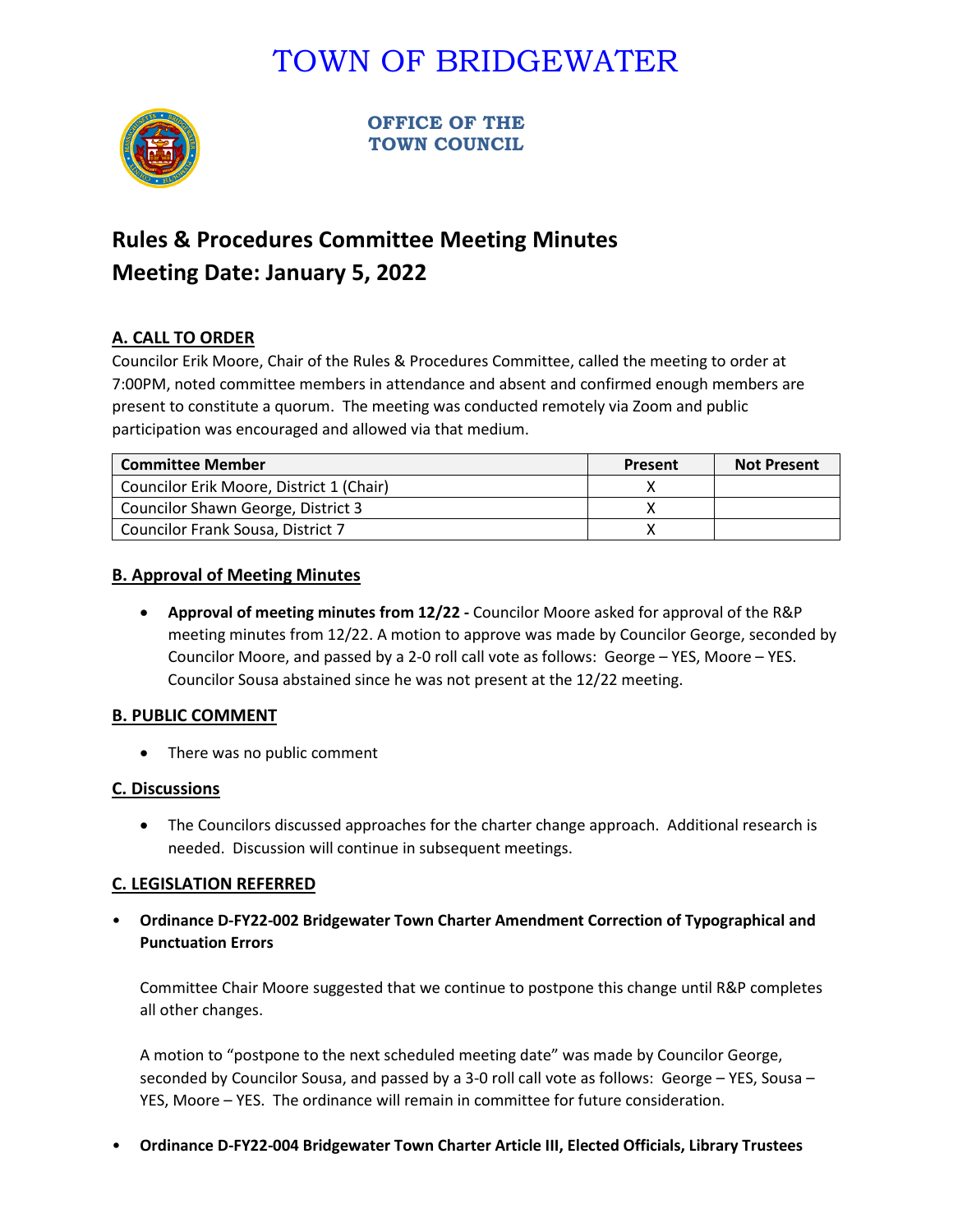# TOWN OF BRIDGEWATER

The committee members discussed the ordinance and determined that additional information was needed concerning consistent naming and apparently conflicting responsibilities with other aspects of the charter.

A motion to "postpone to the next scheduled meeting date" was made by Councilor George, seconded by Councilor Sousa, and passed by a 3-0 roll call vote as follows: George – YES, Sousa – YES, Moore – YES. The ordinance will remain in committee for future consideration.

### • **Ordinance D-FY22-005 Bridgewater Town Charter "Town" to "City" Amendment**

The Committee members discussed the need to get Town Council input on "City" vs "Town" via a discussion at an upcoming Town Council meeting. Since this is an impactful change, input is desired before making all the changes.

A motion to "postpone to the next scheduled meeting date" was made by Councilor George, seconded by Councilor Sousa, and passed by a 3-0 roll call vote as follows: George – YES, Sousa – YES, Moore – YES. The ordinance will remain in committee for future consideration.

#### • **Ordinance D-FY22-006 Bridgewater Town Charter Article II, Legislative Branch, Term of Office**

Councilor Moore confirmed the language proposed in this ordinance was duplicative of language recently passed by the Town Council. It is therefore no longer needed or relevant.

A motion to "table the ordinance" was made by Councilor George, seconded by Councilor Sousa, and passed by a 3-0 roll call vote as follows: George – YES, Sousa – YES, Moore – YES. The ordinance will no longer be considered or actioned by this Committee.

#### • **Ordinance D-FY22-008 Bridgewater Town Charter Article II, Legislative Branch, Annual Stipend**

The committee members discussed the language suggested by the town attorney to introduce a public vote to the compensation approval process.

A motion to approve the amendments was made by Councilor George, seconded by Councilor Sousa, and passed by a 3-0 roll call vote as follows: George – YES, Sousa – YES, Moore – YES.

A motion to "recommend as amended" made by Councilor George, seconded by Councilor Sousa, and passed by a 3-0 roll call vote as follows: George – YES, Sousa – YES, Moore – YES. The amended ordinance will return to the Town Council for consideration.

### • **Ordinance D-FY22-011 Bridgewater Town Charter Article V, Administrative Organizations, City Attorney, Term Limits**

Councilor George expressed opposition to the city attorney terms limits and a desire to decision this in the next meeting. The committee members discussed concerns about this ordinance because it didn't reflect the "at will" employee status of the town attorney and therefore wasn't actionable.